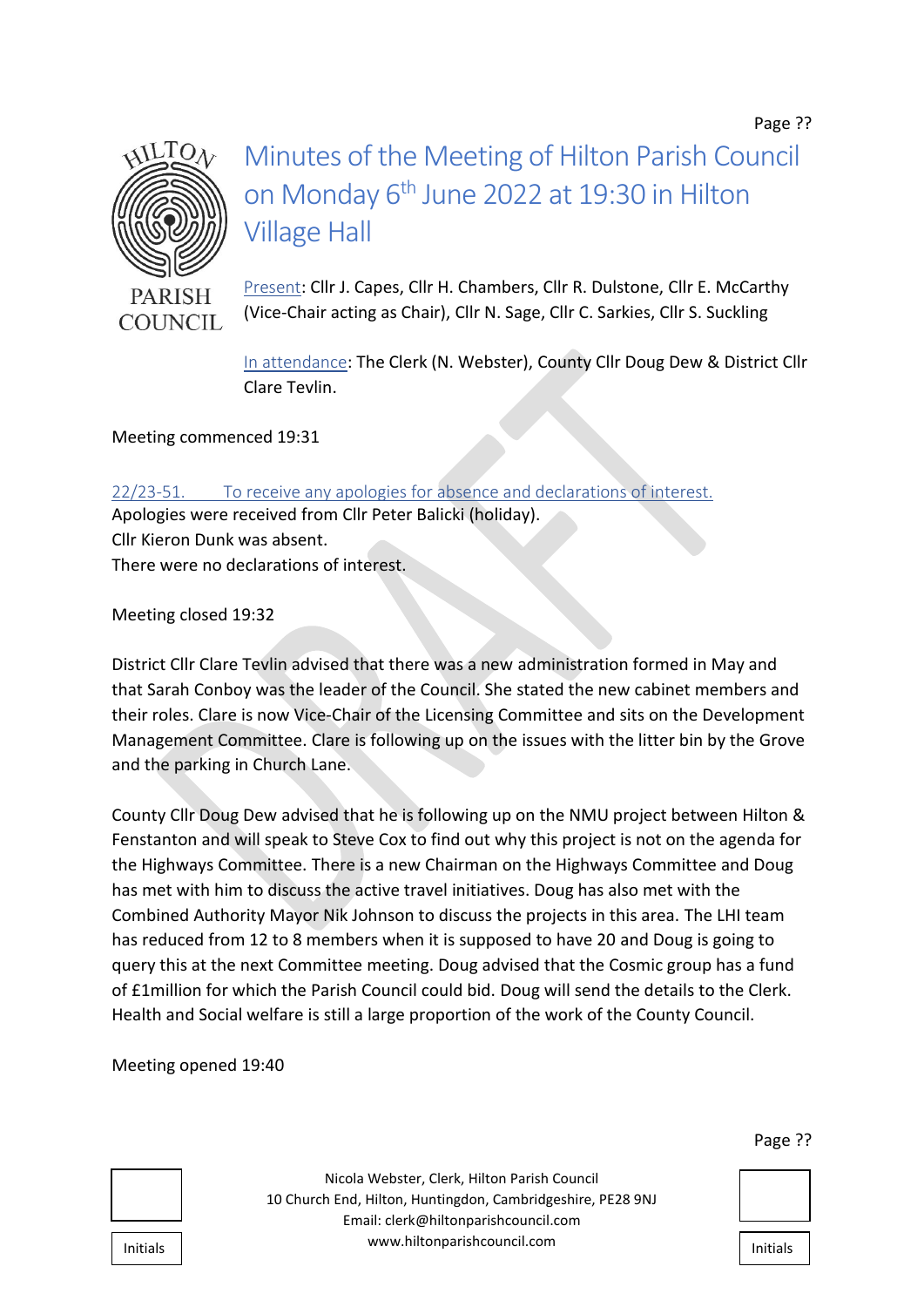## 22/23-52. To approve the minutes of the Parish Council Meeting held on Monday  $16<sup>th</sup>$ May and the minutes of the Planning Committee Meeting held on Thursday 26<sup>th</sup> May

**RESOLVED** that the minutes of the Parish Council Meeting held on Monday 16<sup>th</sup> May are approved as a true record.

19:41 Cllr Nina Sage left the room.

19:42 Cllr Nina Sage re-joined the meeting.

**RESOLVED** that the minutes of the Planning Committee Meeting held on Thursday 26<sup>th</sup> May are approved as a true record.

22/23-53. Matters arising from the last meeting including Clerk's report – information only. No discussion and no decisions can be made – Local Government Act 1972 s12 10(2) (b) states that business must be specified.

Unity Trust

The form has been completed and submitted to add the new members of the Finance Committee as signatories on the bank account. Unfortunately, there is only one current Cllr with access to the bank account and so the BACS payments from last month have not been authorised.

## Works to the Ware

National Highways has advised that they are going to complete the works to the bank of the Ware and install drainage channels and this should be carried out w/c 6<sup>th</sup> June 2022.

Disclosable Pecuniary Interest Forms

These have been submitted to the Code of Conduct team at HDC, who have confirmed receipt, but they have not yet been uploaded to the HDC website.

## 24hr HGV Ban on the B1040

Cambridgeshire County Council has advised that that the sign manufacturer is in the process of making the signs and that the work to install them has been programmed for week commencing 4th July.

## **Policies**

All policies have been updated for document control and uploaded to the website.

#### Maze

The works to recut the Maze have been completed and the Maze was opened in time for the Jubilee celebrations.

#### **Travellers**

The traveller encampment has moved on from St Ives Road and the resulting flytipping/litter has been reported to HDC.

22/23-54. To review and ratify the decisions made under the scheme of delegation

Local Highways Officer survey completed by the Clerk who pointed out that Hilton does not have a Local Highways Officer.

New padlock purchased for the Wilderness. Cllr Peter Balicki and Cllr Kieron Dunk were consulted.

**RESOLVED** that these decisions are ratified.

## 22/23-55. To appoint the Open Spaces Officer

**RESOLVED** that Ian Stott is appointed as Open Spaces Officer.

| age' |  |  |
|------|--|--|
|------|--|--|

Nicola Webster, Clerk, Hilton Parish Council 10 Church End, Hilton, Huntingdon, Cambridgeshire, PE28 9NJ Email: clerk@hiltonparishcouncil.com Initials Initials Initials Initials Initials Initials Initials Initials Initials Initials

|--|--|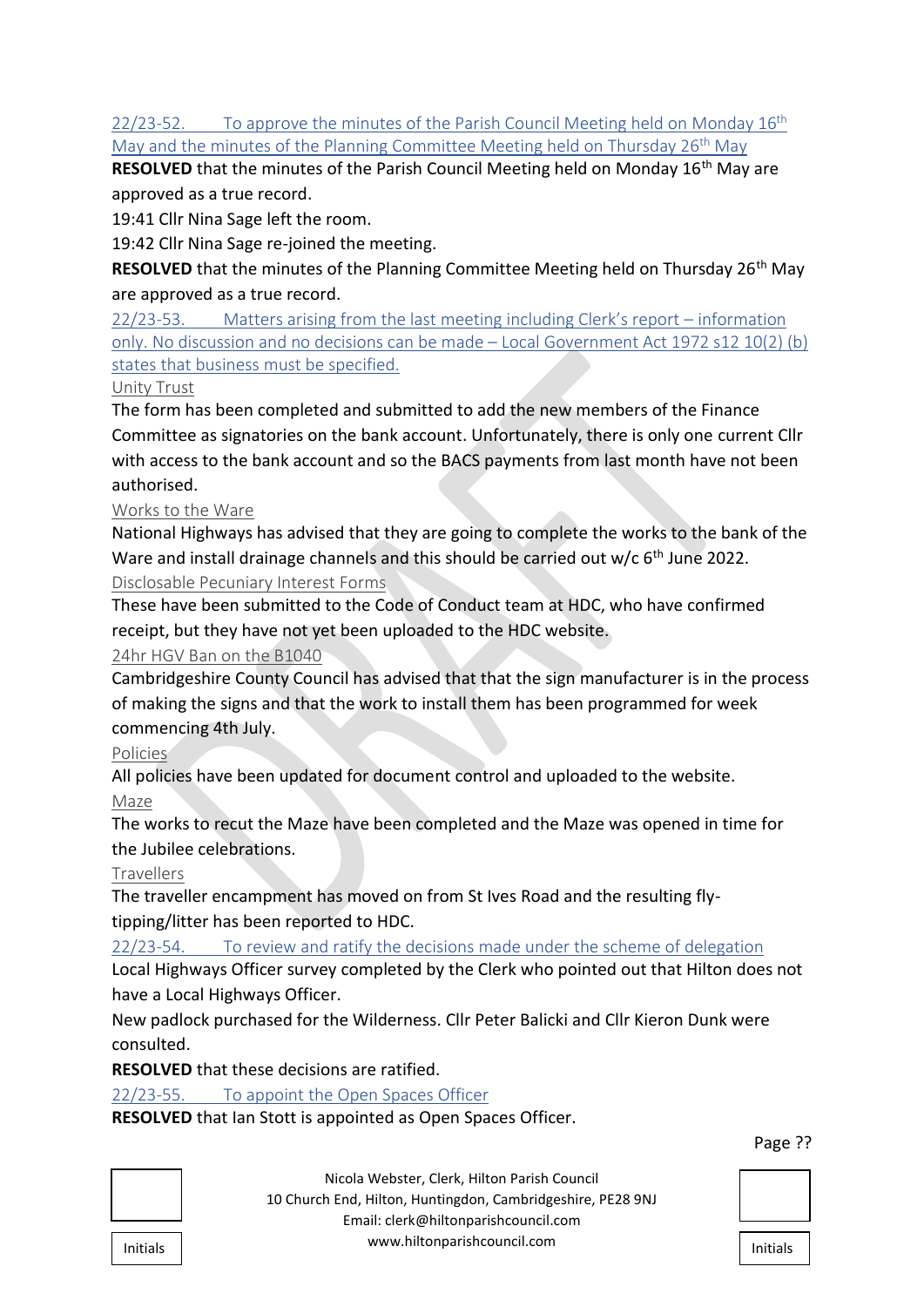22/23-56. Green Open Spaces Working Group

Report from Ian Stott:

All the 2021 tree work will have been carried out by the time the PC meet.

The re-cutting of the Maze has been completed.

I am aware of the dead tree towards the Smeefield end of the alleyway that links Smeefield with Mill Hill End. It will probably be subject to 'volunteer activity' this autumn.

22/23-57. To receive the Internal Audit Report and decide upon any actions

**RESOLVED** that the review of the Asset Register is delegated to the RFO with assistance from Cllrs to audit the current assets.

**RESOLVED** that the review of the Disciplinary and Grievance Policy is delegated to the Policy Group.

**RESOLVED** that the Clerk is authorised to attend GDPR training with the SLCC at a cost of £30.

**RESOLVED** that the Council receives the Internal Audit Report.

22/23-58. To consider and approve the Annual Governance Statement

**RESOLVED** that the Annual Governance Statement is approved.

22/23-59. To consider and approve the Annual Accounting Statement

**RESOLVED** that the Annual Accounting Statement is approved.

22/23-60. To note the dates set for the period of the exercise of Public Rights

**RESOLVED** that the Council note that the dates set for the period of the exercise of Public Rights has been set by the RFO as Monday  $13<sup>th</sup>$  June to Friday  $22<sup>nd</sup>$  July.

22/23-61. To discuss and decide whether to renew the insurance policy with Community Action Suffolk – cost £718.74

**RESOLVED** that the Council agree to renew the insurance policy with Community Action Suffolk at a cost of £718.74.

22/23-62. To consider a response to the Combined Authority's Local Transport and Connectivity Plan consultation

**RESOLVED** that this consultation will be publicised on the website and Facebook page and via email.

22/23-63. To consider a response to the consultation regarding the Environmental Impact Assessment for the Cambourne to Cambridge Public Transport and Active Travel Route

**RESOLVED** that the Council will take no action regarding this consultation.

22/23-64. To consider a response to the Greater Cambridge Partnership's consultation regarding 'A new road classification for Cambridge'

**RESOLVED** that the Council will take no action regarding this consultation.

22/23-65. To appoint an inspector for the annual Playground Inspection – cost £120- £770

**RESOLVED** that the Council accept the quote from company E at a cost of £120.

**RESOLVED** that the Council has asked the Clerk to see if she can secure a three-year deal at a lower price.

| Initiale |  |
|----------|--|

Nicola Webster, Clerk, Hilton Parish Council 10 Church End, Hilton, Huntingdon, Cambridgeshire, PE28 9NJ Email: clerk@hiltonparishcouncil.com Initials | www.hiltonparishcouncil.com

#### Page ??

| Initials |  |
|----------|--|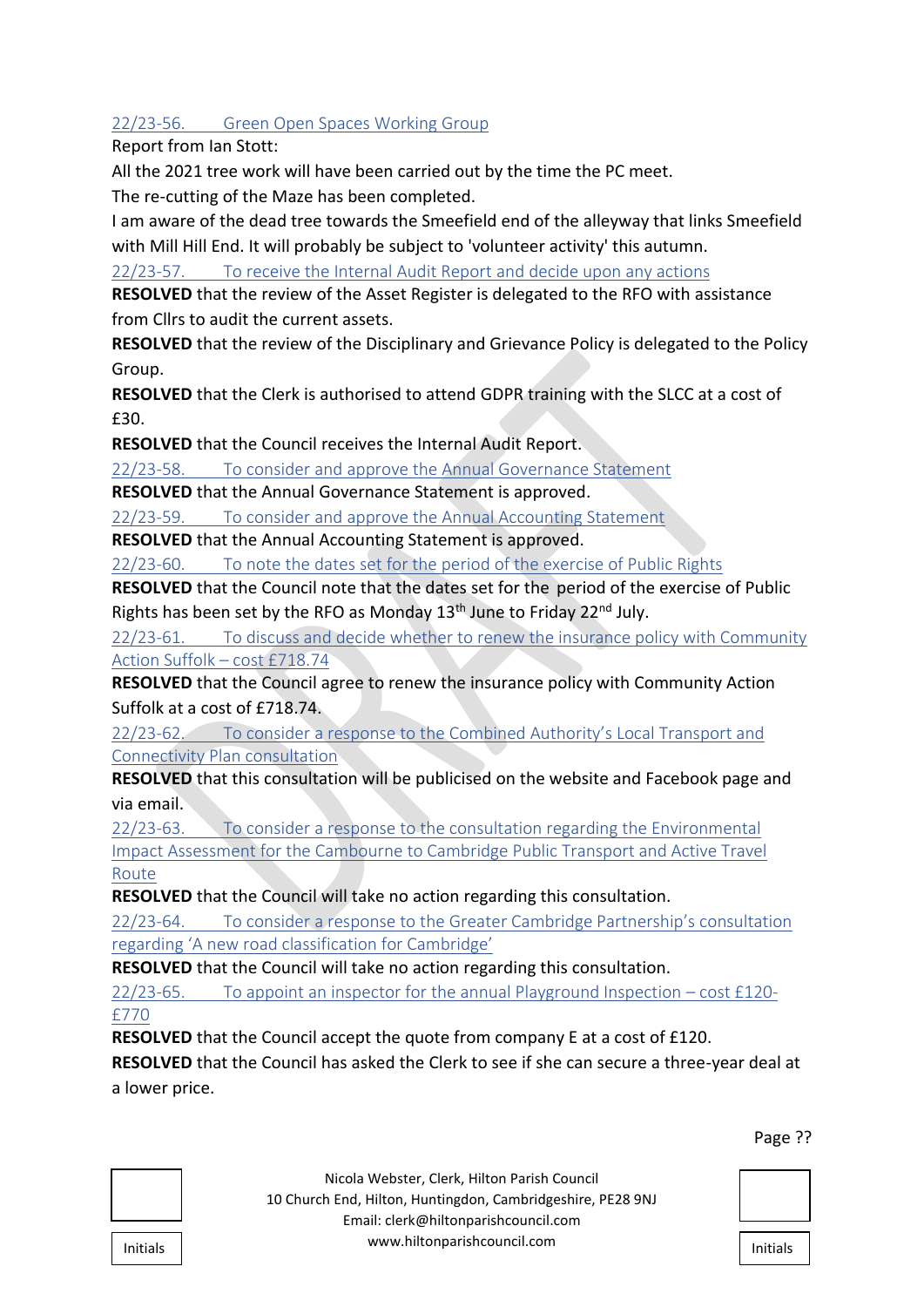22/23-66. To approve the Flood Resilience Day and the visit from the Floodmobile on Saturday 23rd July

**RESOLVED** that the Council ratify the proposed Flood Resilience Day on Saturday 23<sup>rd</sup> July. 22/23-67. To consider the report from the working group regarding the Community

Engagement portion of the 23/24 Local Highways Improvement Funding bid and decide on the next steps – cost estimate £50

**RESOLVED** that the survey is approved.

**RESOLVED** that the expenditure for printing costs is approved up to £100.

22/23-68. To receive an update on the NMU between Hilton and Fenstanton

Cllr Heather Chambers advised that County Cllr Doug Dew will be raising this project at the July CCC Highways Committee meeting.

22/23-69. To discuss and decide upon Fitness on the Green classes occurring on The Green during the summer

**RESOLVED** that the Council grant permission for the Fitness on the Green classes on the Green during the summer.

22/23-70. To consider the public meeting in Little Gransden Village Hall on Tuesday  $5<sup>th</sup>$ July at 7:30pm regarding aircraft noise over Huntingdonshire due to the airspace change relating to London Luton airport arrivals and decide upon any action

**RESOLVED** that Cllr Ett McCarthy or Cllr Peter Balicki will attend this meeting.

22/23-71. To note the bill from HMRC regarding employers' national insurance contribution and consider the payroll arrangements

**RESOLVED** that the payroll arrangements are transferred to BrightPay and will be reviewed in 12 months.

**RESOLVED** to dismiss the services of DA Green & Sons Ltd.

**RESOLVED** that the Council note the bill from HMRC regarding employers' national insurance contribution.

22/23-72. Review the financial reports

**RESOLVED** that the Council receive the financial reports.

22/23-73. Payments received:

£1573.35 – VAT reclaim

| Initials |  |
|----------|--|
|          |  |
|          |  |

| <b>Initials</b> |  |
|-----------------|--|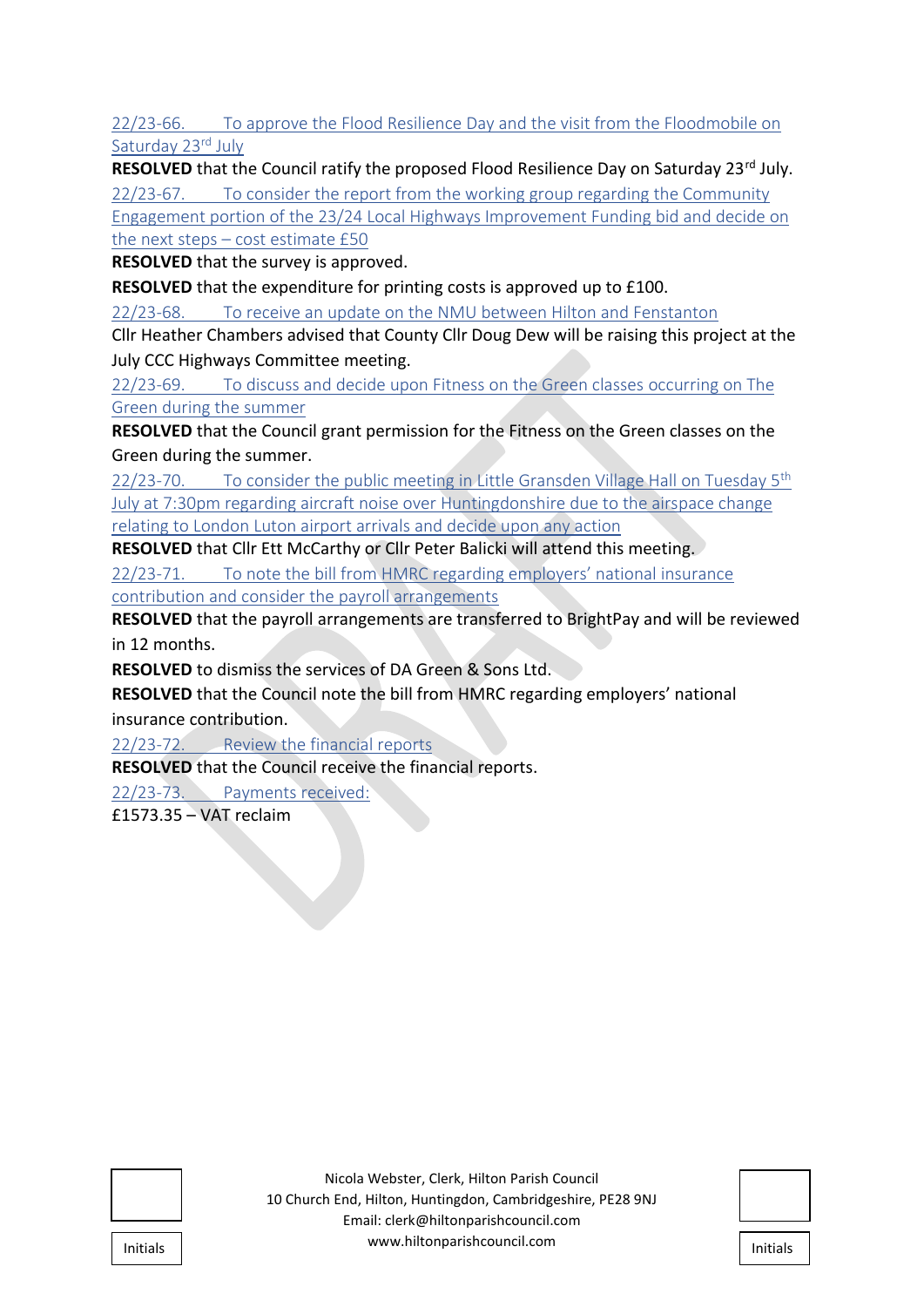| Minute<br>Ref    | Payee                               | Description                            | Amount    | Method         | Legislation                                                                  |
|------------------|-------------------------------------|----------------------------------------|-----------|----------------|------------------------------------------------------------------------------|
| $22/23-$<br>74.1 | <b>JSC</b><br><b>Services</b>       | Maintenance<br>Contract - May          | £525.00   | S/O            | Open Spaces Act 1906 s10 - Power<br>to maintain open spaces                  |
| $22/23-$<br>74.2 | <b>TP Garden</b><br><b>Services</b> | Maintenance<br>Contract - May          | £208.34   | S/O            | Open Spaces Act 1906 s10 - Power<br>to maintain open spaces                  |
| $22/23-$<br>74.3 | Ecotricity                          | Electricity<br>Supply - May            | £15.89    | DD             | <b>General Power of Competence</b>                                           |
| $22/23-$<br>74.4 | Payroll                             | Payroll - May                          | £1,239.69 | S/O            | <b>General Power of Competence</b>                                           |
| $22/23-$<br>74.5 | Opus                                | <b>Street Lighting</b><br>Energy - May | £122.90   | DD             | Parish Councils Act 1957 – s3 –<br>Power to light roads and public<br>places |
| $22/23-$<br>74.6 | Microsoft                           | Office Package<br>- May                | £11.28    | <b>BACS</b>    | <b>General Power of Competence</b>                                           |
| $22/23-$<br>74.7 | ICO                                 | Data<br><b>Protection Fee</b>          | £40.00    | Equals<br>Card | <b>General Data Protection</b><br>Regulations 2018 - s134 - Fees             |

22/23-74. Approve payments

**RESOLVED** that these payments are approved.

22/23-75. Councillors' items – information only. No discussion and no decisions can be made – Local Government Act 1972 s12 10(2) (b) states that business must be specified.

Cllr Claire Sarkies noted that there were weeds on the maze and that the maintenance could be improved.

Cllr Jon Capes advised that he had reviewed the equipment in the emergency box and is currently working on collating the equipment.

Cllr Sarah Suckling thanked those people who helped light the beacon on Thursday 2<sup>nd</sup> June, particularly Sharon Walker and Graham Barradell.

Cllr Heather Chambers thanked the parish councillors who helped with the Jubilee celebrations.

Cllr Rob Dulstone thanked the community groups who ran events during the Jubilee celebrations and the parish councillors who worked on the Beacon Lighting.

Cllr Ett McCarthy thanked everyone who worked on the Jubilee event and commented how successful the events were.

The next full Council meeting will be on Monday 4<sup>th</sup> July 2022.

There being no further business to transact the meeting was closed at 21:13.

Signed……………………………………………………………………………………………Date…………………………….

| Initials |  |
|----------|--|

Nicola Webster, Clerk, Hilton Parish Council 10 Church End, Hilton, Huntingdon, Cambridgeshire, PE28 9NJ Email: clerk@hiltonparishcouncil.com nitials **Indianal Community Community Community** www.hiltonparishcouncil.com

| <b>Initials</b> |  |
|-----------------|--|